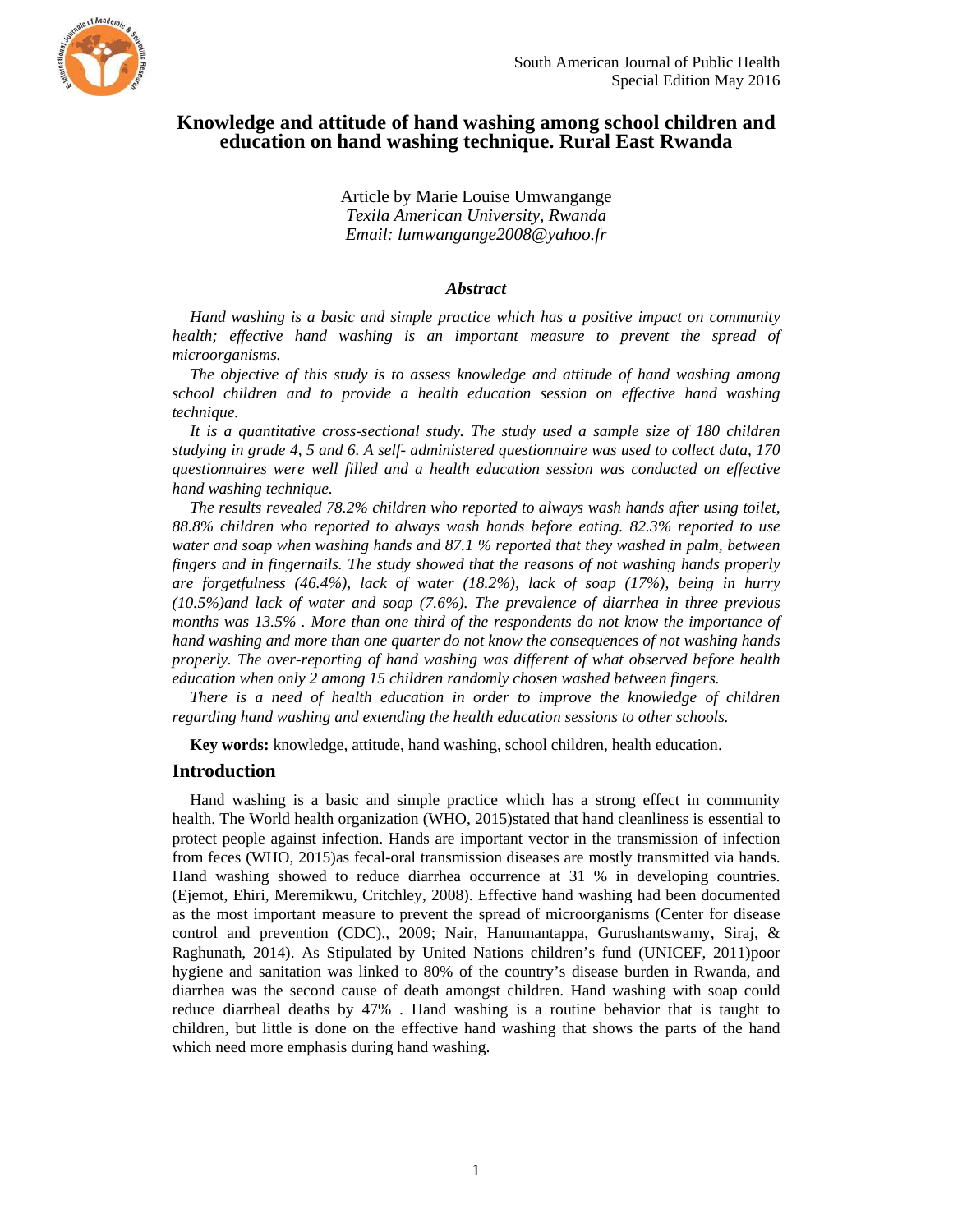### **Problem statement**

Diarrhea kills about 2,195 children every day worldwide and can be prevented through safe water, improved hygiene and sanitation. Promotion of hand washing with soap is one of the proven ways of preventing diarrhea.(CDC., 2013)

A study conducted in India revealed that 86% of children always wash their hands before eating, but only 21 .3% always used soap while washing their hands with 47.3% who never used the soap. (Ray, Amarchand, Srikanth, & Majumdar, 2011)

Only 33.6% of school children in Bogota are always or very often washing hands with soap and clean water before eating and after using the toilet(Lopez-quintero, Freeman, & Neumark, 2009), whereas only 14.8% of the students in Angolela (rural Ethiopia)washed hands after defecation the day before the interview (Vivas et al., 2011)

Moreover, Ray et al. (2011)reported that students' hands were contaminated before taking food by various pathogens such as Staphylococcus aureus, Escherichia coli among others due to washing hands without soap.

They are many studies assessing the practice of hand washing in health care facilities, but they are limited studies that are assessing the knowledge and attitude of hand washing in school children.

## **General objective**

This study will evaluate the knowledge and attitude of hand washing in school children and thereafter will be followed by education on hand washing technique.

### **Specific objectives**

This study will:

- 1. Evaluate the knowledge of school children about the importance of hand washing, and when to wash hands
- 2. Evaluate the knowledge of school children about the consequences of not washing hands
- 3. Estimate the way children wash their hands by reporting when, how and how often they wash their hands.
- 4. Evaluate the barriers of effective hand washing
- 5. Evaluate the correlation between knowledge of the role of hand washing, consequences of not washing hands properly and the occurrence of diarrhea in 3 previous months
- 6. Raise awareness of effective hand washing technique through health education session

## **Hypothesis**

The school children at Muyumbu primary school do not wash their hands effectively and their knowledge about hand washing needs to be improved through health education sessions.

## **Rationale of the study**

The purpose of this study is to assess the knowledge and attitude of hand washing among school children. This project was done to improve the health of the community through education on hand washing among the children. It will contribute to the prevention of diarrheal diseases in children and hence, enhancing the children's health.

## **II. Methodology**

## **Study area**

This study was done at Muyumbu primary School. Muyumbu primary school is a public school located at Muyumbu sector, Rwamagana District, Eastern Province.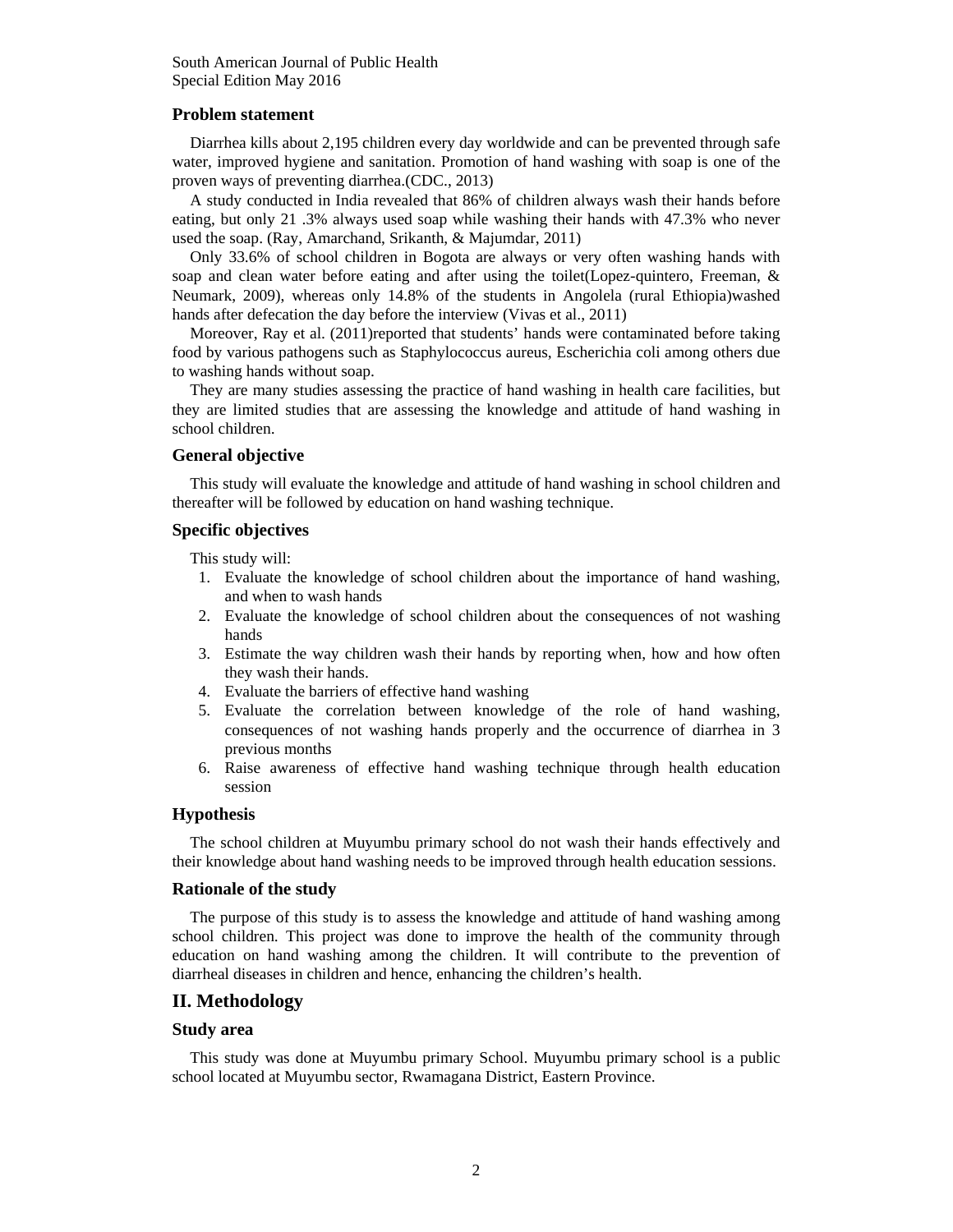## **Study design**

This is a quantitative cross sectional study.

#### **Study population**

This study held at a primary school in Eastern province/Rwanda. The study population was 985 children studying in primary 4, 5 and 6.

#### **Sample size and sampling methods**

A stratified systematic sampling was used where 10 children means number 4, 8, 12, 16, 20, 24, 28, 32, 36, 40 in each class was included in the sample. Primary 4 consist of 6 classes, primary 5 consist of 6 classes and primary six consist of 6 classes. Twenty children in each grade filled the questionnaire. The total of 180 children was included in the sample, 10 questionnaires were wrongly filled in and 170 children filled well the questionnaires.

#### **Data collection**

Data were collected using a self- administered questionnaire. The questionnaire consisted of 9 short questions and can be filled in around 15 minutes. It was written in Kinyarwanda which is a vernacular language for Rwandans and the child filled in the questionnaire by her/himself. The questions to assess knowledge asked the crucial moments of washing hands, the advantages of hand washing and the consequences of not washing hands. The questions to assess attitude asked how often the child is washing hands according to the critical moments of hand washing and was graded from always to never. The questions asking the materials used by the child when she/he is washing hands (either soap and water or water only), and the question asking the area of the hand to focus on when washing hands were included in the questionnaire. The questionnaire was anonymous, the child only mentioned age, sex and class. Class teachers helped in distribution of questionnaires.

On day 1 : meeting the head teacher for "a go ahead" of the activity. On day 2: questionnaires were distributed helped by class-teachers.

#### **Data analysis**

Data were entered in Microsoft Excel and presented in graphs after being analyzed.

#### **Hand washing education**

The topics which were included in health education are the importance of washing hands, the necessary moments of hand washing, the consequences of not washing hands properly, and lastly the practice of hand washing according to the steps of proper hand washing technique of World Health Organization which are: 0 wet hands with water, 1 apply enough soap to cover all hand surfaces, 2 rub hands palm to palm, 3 right palm over left dorsum with interlaced fingers and vice versa, 4 palm to palm with fingers interlaced, 5 backs of fingers to opposing palms with fingers interlocked, 6 rotational rubbing of left thumb clasped in right palm and vice versa, 7 rotational rubbing, backwards and forwards with clasped fingers of right hand in left palm and vice versa, 8 rinse hands with water then, 9 dry the hands with proper towel. Before the session fifteen children washed their hands under my observation, the I demonstrated the way of proper hand washing, then the same children did the counter demonstration. The papers highlighting the steps of hand washing with respective photos were distributed and hanged on each classroom for reference.

#### **Limitations of the study**

This study assessed knowledge and attitude of hand washing of children studying at Muyumbu primary school in grade 4, 5, and 6. It cannot be generalized to the whole children of Rwanda, so further studies could be done in the future. The financial limitation makes the study to be limited to a sample size of 180 children.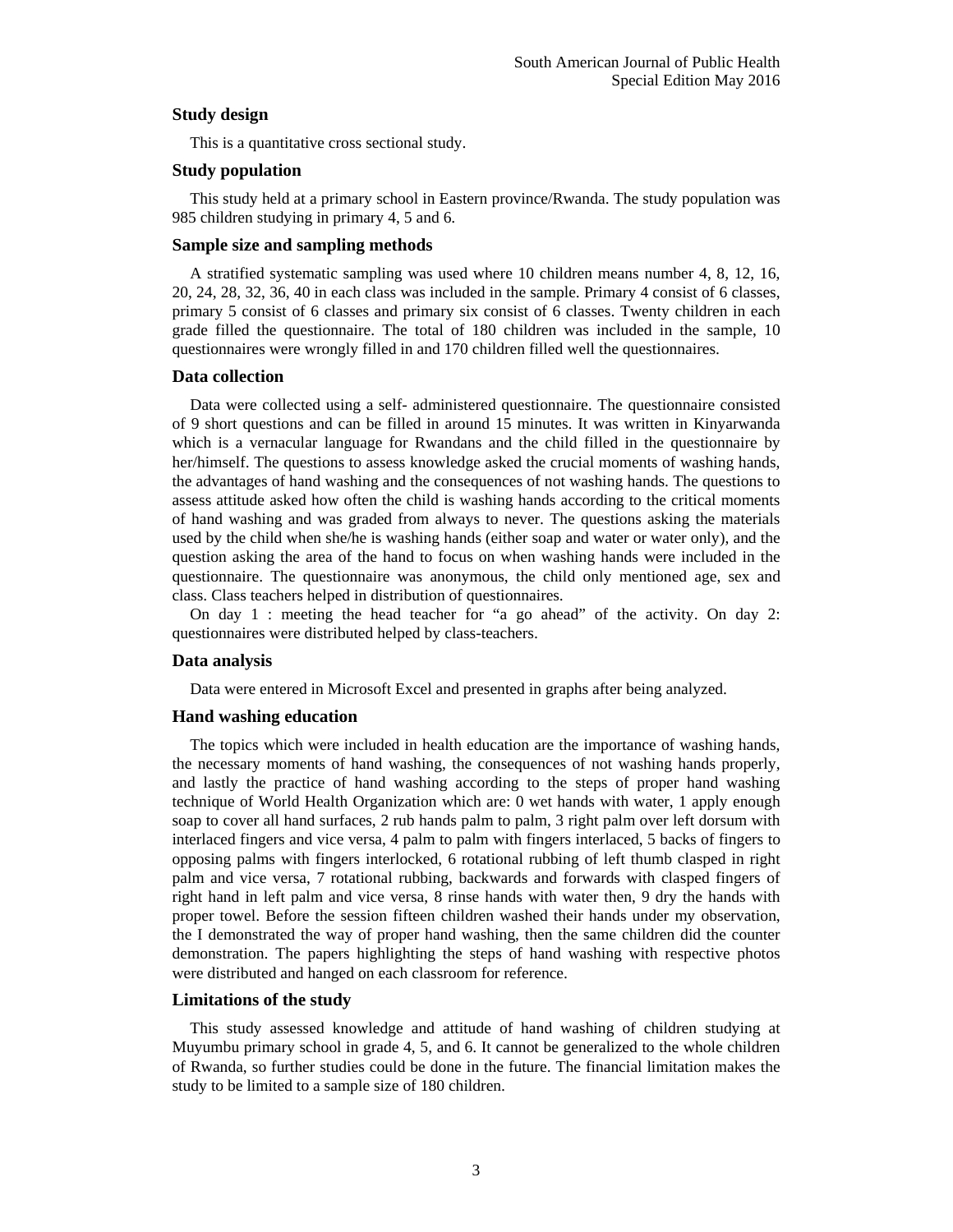## **Results**

There were 170 participants; 83(48.8%)girls and 87 (51 .1 %)boys. The mean age of participants was 13 years. 92 (51 .1 %)children mentioned at least four moments a person should wash his/her hands, 39 (22.9%) mentioned three, 20 (11 .7%)mentioned two and 19 (11 .1 %)children mentioned one moment of hand washing.



**Figure 1:** hand washing after using the toilet

**Figure 1** shows that 133 (78.2%)children responded that they always wash their hands after using the toilet, 31 (18.2%)responded that they often wash their hands after using the toilet and only 6 (3.5%)children responded that they sometimes wash their hands after using the toilet.



**Figure 2.** Hand washing before eating

**Figure 2** shows that 151 (88.8%)children responded that they always wash their hands before eating, 31 (7.6%)responded that they often wash their hands before eating and only 6 (3.5%) children responded that they sometimes wash their hands before eating.



**Figure 3.** Use of water and soap when washing hands

**The figure 3** shows that 140 (82.3%)children reported that they always use water and soap when washing their hands, 23 (13.5%) often use water and soap, 6 (3.5%) sometimes use water and soap and 1 (0.5%)uses only water when washing his hand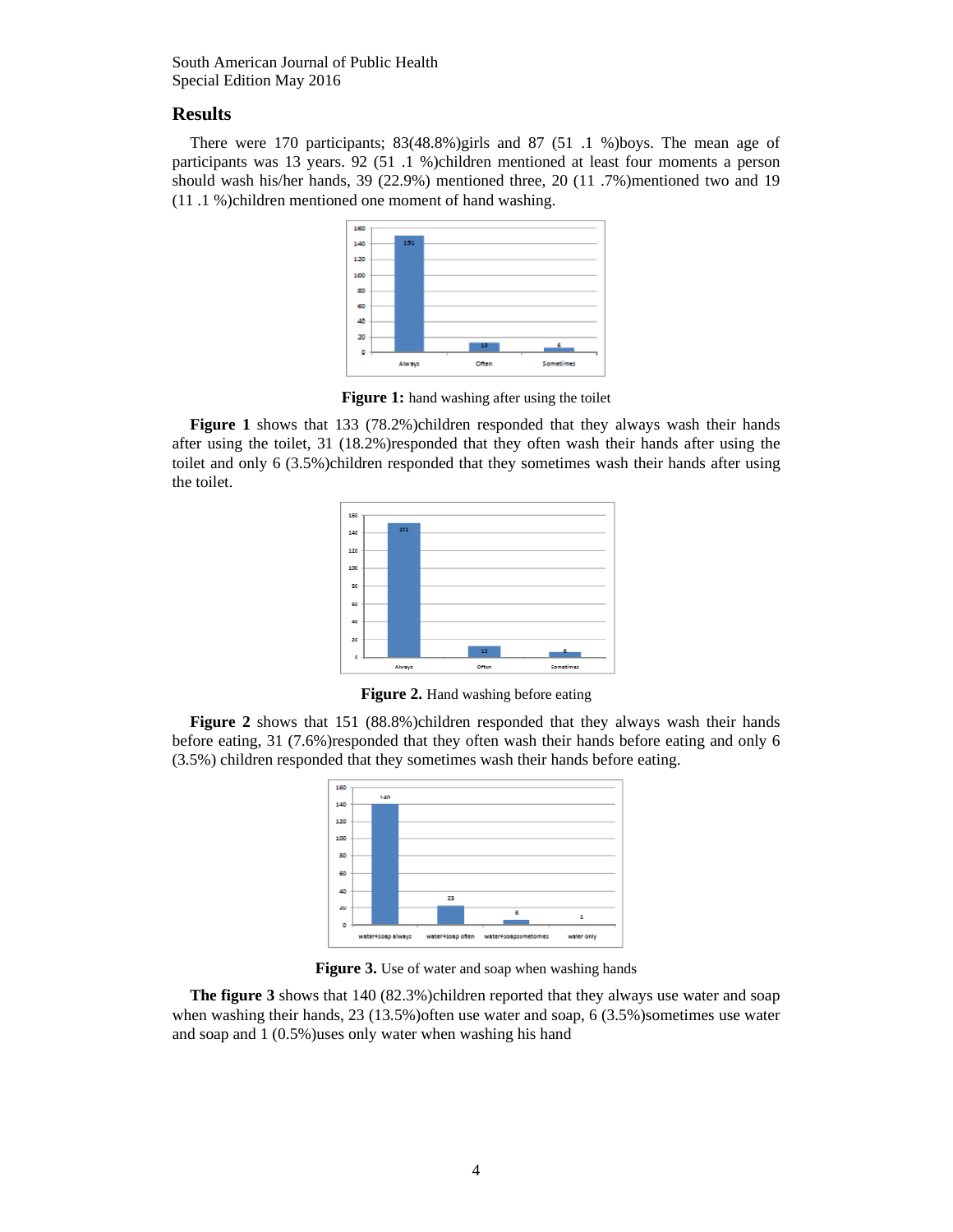

**Figure 4.** How the respondents are washing the hands

**In figure 4** 148 (87.1 %)children responded that they wash in palm, between fingers and in nails when they washing their hands, 15 (8.8%)children responded that they wash in palm of hands and between fingers, 7 (4.1 %)responded that they wash only in palm of hands in hurry.



**Figure 5.** Reasons of not washing hands properly

**The figure 5** shows that the reasons of not washing hands properly are forgetfulness (46.4%), lack of water (18.2%), lack of soap (17%), being in hurry (10.5%)and lack of water and soap (7.6%).

Among 79 children who forget to wash their hands, 33 of them (41 .7%)are not reminded by anyone to wash their hands.



**Figure 6.** Occurrence of diarrhea in 3 previous months

**In this pie chart,** 23 (13.5%)children reported that they suffered from diarrhea in 3 previous months. Among 23 children who had diarrhea in 3 previous months, 12 of them responded that the lack of water and/or soap is the main reasons of not washing hands properly and 8 of them are in hurry when washing their hands and the remaining forget to wash their hands.

### **The role of hand washing and perceived severity of not washing hands**

48 children do not know the consequences of not washing their hands, and 12 (25%)of them suffered from diarrhea in 3 previous months, 6 (12.5%)of them wash their hands in palm and between fingers but not in fingernails and 5 (10.4%)of them only wash their palm in hurry.

Among 23 children who reported to suffer from diarrhea in 3 previous months, 12 of them (52.1 %)do not know the consequences of not washing their hands, 11 (47.9%)remaining know the consequences of not washing hands. 15 (68.1 %)do not know the role of hand washing and 8 (31 .9%)know the role of washing hands.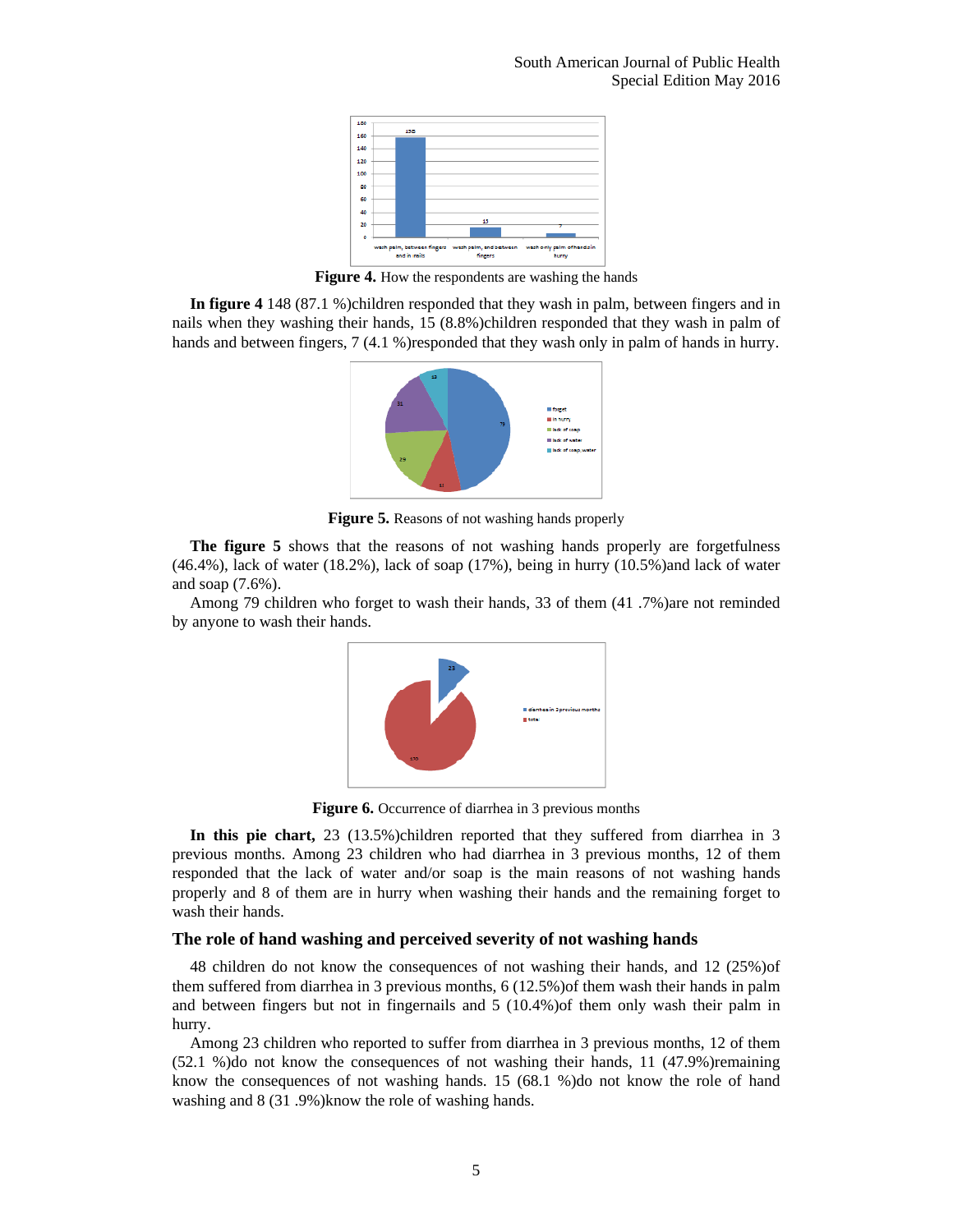Among 122 children who know the consequences of not washing the hands, 111 (90.9%)wash their hands properly (wash palm, between fingers and in fingernails), 8 (6.5%)wash in palm and between fingernails and 3 (2.4%)of them wash only the palm in hurry. 68 (40%)children do not know the role of washing hands, and 15 (22%)of them suffered diarrhea in 3 previous months, 8 (11 .7%) of them wash their hands in palm and between fingers but not in fingernails and 6 (8.8%)of them only wash their palm in hurry.

## **Health education session photos**



**Photo 1.** Demonstration of the technique of hand washing



**Photo 2.** Return demonstration by a child studying in primary 5.



**Photo 3.** After health education and demonstration on how to wash hands, the papers highlighting the steps of proper hand washing were distributed.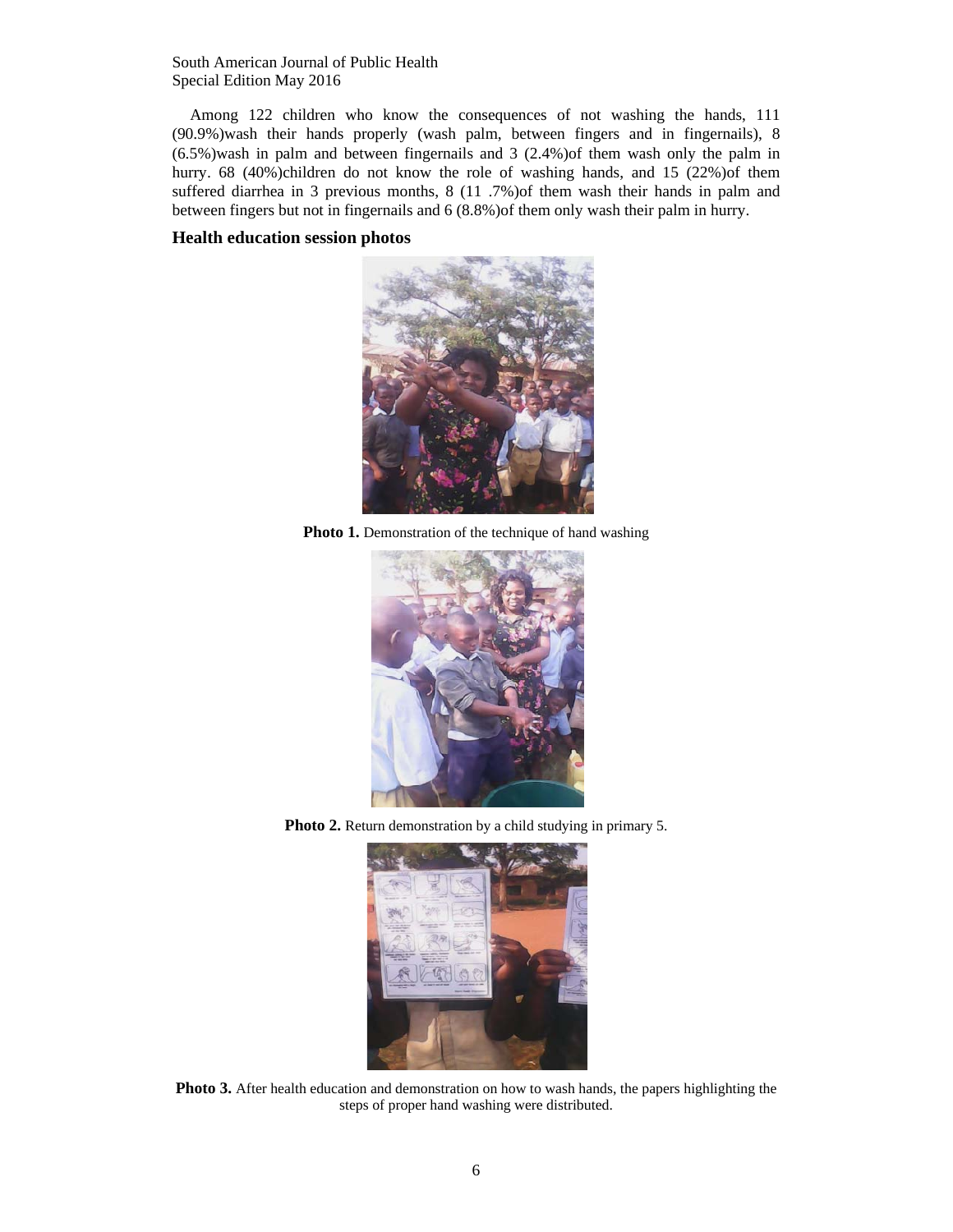## **Discussion**

During this study, the author found that forgetfulness was the main reason of not washing hands properly among the respondents (46.4%)and being in hurry was also another reason (10.5%)of not washing hands. This was also found in a study done in school children in Columbia which stated that forgetfulness, laziness and lack of time was the most commonly reason for not washing hands. (Lopez-quintero et al., 2009). The lack of soap and/or water was another reason of not washing hands (42.8%), this is also similar to what Xuan et al. (2013)stated that access to water and soap are important barriers to hand washing for school children.

88.8% children reported that they always wash hands before eating and 78.2% after using the toilet. Although 148 (87.1 %)children reported to wash their hands in palm, between fingers and in fingernails, among 15 children who randomly washed their hands under observation, only two of them washed between fingers. This was observed in several other studies that "washing hands before eating or after using the toilet, etc… are usually overreported by respondents compared with the observed practice". (Stanton et al. 1987; Curtis et al. 1993; Manum' Ebo et al. 1997 as stated in Grimason et al., 2014).

The prevalence of diarrhea in three previous months among the respondents was 13.5% . More than one third of the respondents do not know the importance of hand washing as a preventative measure of diarrhea and 22% of them reported to have diarrhea in three previous months. More than one quarter do not know the consequences of not washing hands properly and 25% of them had diarrhea in 3 previous months. This showed a less understanding of knowledge of the role of hand washing in prevention of diarrhea as it was found in a qualitative study done by Mac Mahon, George, Yumkella and Diaz (2013)in Sierra Leone where the respondents rarely discussed the importance of hand washing with soap in preventing diarrhea.

## **Conclusion**

This study reported the knowledge and attitude of hand washing among school children in rural east Rwanda. More than three quarter of the respondents reported washing hands in palm, between fingers and in fingernails which is different to the observation made on 15 children randomly chosen to demonstrate how they wash hands when only two children washed between fingers. The knowledge of the role of hand washing and the consequences of not washing hands was associated with the occurrence of diarrhea in 3 previous months. Therefore, health education is necessary to increase knowledge and practice of hand washing among school children and observation is the better way of assessing children's practice of hand washing. Health education sessions should be extended to other schools to increase the knowledge of the children in terms of hand washing.

# **References**

[1.] Center for disease control and prevention (CDC). (2009). Vessel sanitation program. General information on hand hygiene. Retrieved from www.cdc.gov

[2.] CDC. (2013). Global water, Sanitation and hygiene. Global diarrhea burden. Retrieved from http://www.cdc.gov/healthywater/global/diarrhea-burden.html. Retrieved from http://www.cd.gov/healthywater/global/diarrhea-burden.html

[3.] Ejemot, R. I.; Ehiri, J. E.; Meremikwu, M. M.; Critchley, J. A. (2008). Hand washing for preventing diarrhoea. *Cochrane Database of Systematic Reviews.* doi: 10.1002/14651858.CD004265.pub2.

[4.] Grimason, A. M. et al. (2014). Knowledge, awareness and practice of the importance of hand washing amongst children attending state run primary schools in rural Malawi. *International journal of environmental health research,* 24:(1), 31 -43. doi: 10.1080/09603123.2013.782601

[5.] Lopez-quintero, C., Freeman, P., & Neumark, Y. (2009). Hand Washing Among School Children in Bogota. *American Journal of Public Health*, *99*(1), 94– 101 . doi:10.2105/AJPH .2007.129759